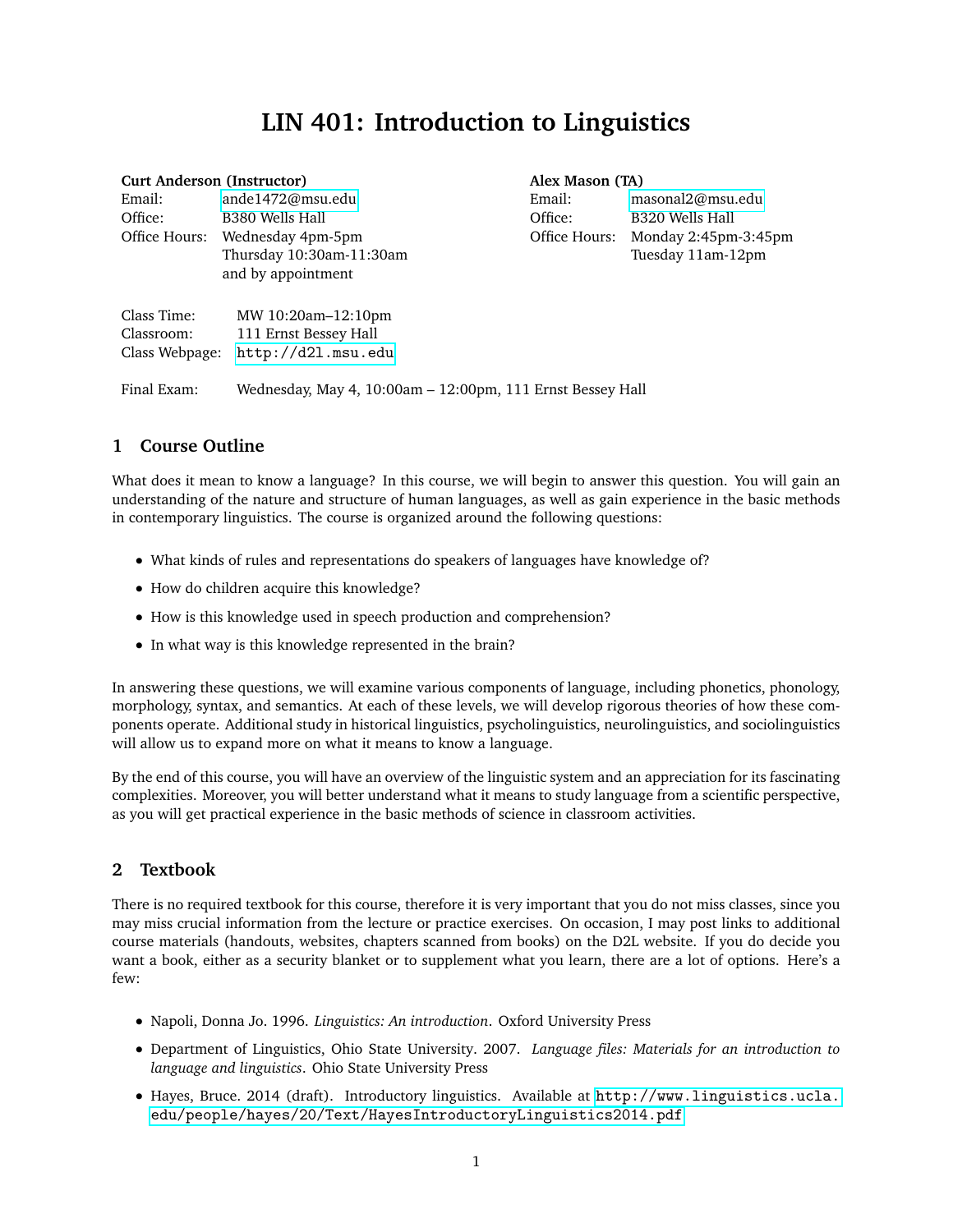**Caveat about outside materials:** There are lots of linguistics textbooks and online materials available, each with its own advantages and disadvantages. You should be aware that the material we cover in class will likely differ from outside materials in various—and oftentimes critically important—ways. Modes of argumentation or the level of sophistication in discussing a topic may be quite different from other textbooks, websites, or articles. Consulting outside materials will not necessarily be a helpful substitute for missed classes, and sometimes may even make things more confusing for yourself.

# **3 Grading and Requirements**

Your grade will be determined based on the following:

| Exams           |            | Total |
|-----------------|------------|-------|
| 2 exams         | 31.5% each | 63%   |
| <b>Homework</b> |            |       |
| 8 problem sets  | 4% each    | 32%   |
| <b>Quizzes</b>  |            |       |
| 5 quizzes       | 1% each    | .5%   |
|                 |            |       |
| Total           |            | 100%  |

### **4 Course Policies**

**Homework:** Homework for this class is in the form of problem sets (PSets). PSets may not be turned in late. Some PSets will be done in groups (assigned by the instructor). The grade for the entire PSet will be the grade for each individual group member.

PSets 1, 2, and 9 will be done individually, while PSets 3-8 will be done as groups. Additionally, groups will be reassigned at least once during the semester. Individual PSets will not be accepted.

Groups may need to meet more than once in order to complete a PSet. Make sure you have the names and email addresses of your group members. All students in this course can be contacted using the D2L website as well. Each group will turn in a single copy of the PSet. The PSet does not need to be retyped—you may print the PSet off from the course website and write your answers directly on the printed out copy. Problems that arise within the group should be sorted out within the group.

Working in a group is a skill that all college students are expected to have. These homeworks is a part of the process of acquiring that skill.

If you work in a group and understand the homework problems by doing them, you should have no trouble on the exams in this course. It is a very bad idea to divide up the problem set among the group members and then combine answers, since you will not get to practice with the other problems in the homework. A better strategy is for each group member to try to complete the entire PSet alone, and then later on collaborate with the rest of the group.

**Extra Credit:** There may be the possibility for extra credit, in the form of participating in a linguistics experiment. This is not a certainty, so do not count on it. More details will be announced in class and in email if there is extra credit available.

**Disabilities:** If you have a disability that'll make it hard to meet the course requirements, talk to me about it as soon as possible so that we can make the appropriate arrangements.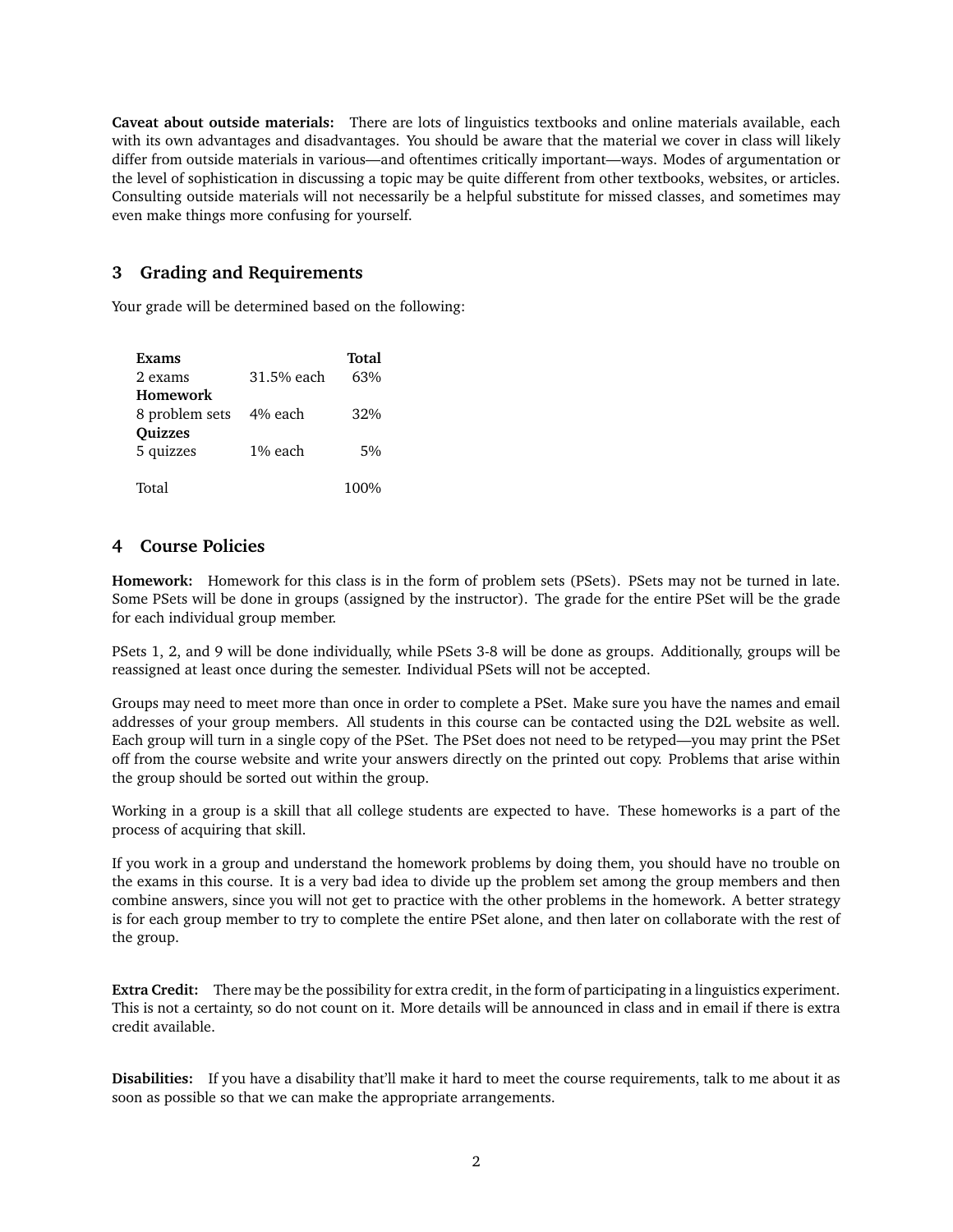**Email and Office Hours:** I will email you occasionally with updates to due dates, tips on homework, additional discussion on topics covered in lecture, announcements regarding course material posted to D2L, and other things relevant to the course. Make sure you check your email periodically.

You are also highly encouraged to visit office hours during the course of the semester. If you cannot make it to scheduled office hours, please try to make an appointment after class or via email.

Also, if you do not understand something, please ask for help! Linguistics can be quite difficult at times, but we have no way of helping you if we don't know what you are having trouble with.

**Linguistics is hard:** This course may be more difficult than you expect. You probably have not had experience with linguistics before, and the style of the course and the subject matter may be unfamiliar to you. I highly suggest that you budget more time for this course than you might otherwise expect to need.

We will also be doing lots of problem solving in this course, both on the homework and in class. Much of what you learn in this course you will learn by doing, rather than absorbing through lecture. It's crucial that you do not miss class, since missing class even once can cause you to fall behind quite dramatically.

### **5 Schedule**

This is a plan for the class with topics we'll cover and tentative due dates. Like all great class plans, it will likely not survive contact with the semester, but we'll try to stick to it as much as possible.

| <b>MONDAY</b>                      | WEDNESDAY              |
|------------------------------------|------------------------|
| Jan 11th<br>1                      | 13th<br>$\mathbf{2}$   |
| Introduction                       | Morphology             |
| Prescriptive and Descriptive Rules | Types of Morphemes     |
| Competence and Performance         | Morpheme Spotting      |
| ∧PSet 1 Assigned                   |                        |
| 18th                               | 20th<br>3              |
| No Class                           | Morphology (continued) |
| Martin Luther King Day             |                        |
| 25 <sub>th</sub><br>$\overline{4}$ | 27th<br>5              |
| Phonetics                          | Phonetics              |
| Anatomy of the Vocal Tract         | Vowels                 |
| Consonants                         | Transcription          |
| $\wedge$ PSet 1 Due                |                        |
| <b>APSet 2 Assigned</b>            |                        |
| Feb 1st<br>6                       | 3rd<br>7               |
| Syllable Structure                 | Phonological Rules     |
| Allophony                          |                        |
| ∧PSet 2 Due                        |                        |
| <b>APSet 3 Assigned</b>            |                        |
| 8th<br>8                           | 10th<br>9              |
| Underlying Representations         | Morphophonology        |
| Rule Ordering                      | Nature of Rules        |
|                                    | ∧PSet3 Due             |
|                                    | APSet4 Assigned        |